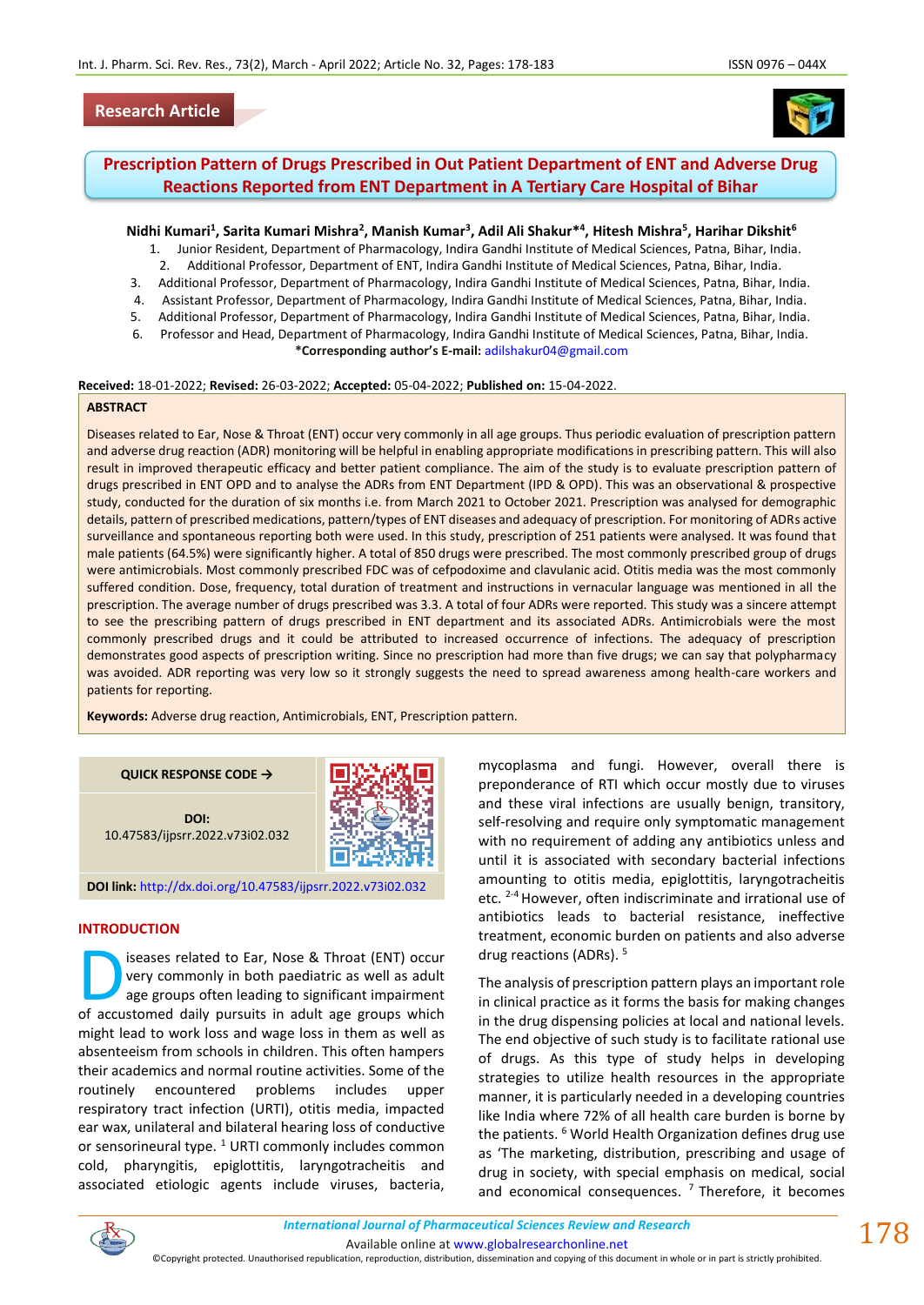imperative that periodic monitoring and evaluation of prescription patterns and Pharmacovigilance is done in order to enable appropriate modifications in prescribing patterns which can lead to increased therapeutic efficacy, facilitate rational utilization of drugs, limit unnecessary use of antibiotics which in turn will lead to reduction of cost and also adverse effects so that patients can avail optimized medical services.  $8-11$  It can also aid in providing proper feedback to prescribers and will be helpful in setting up of hospital formulary depending on geographic profile of the disease and availability of drugs.

## **MATERIALS AND METHODS**

This was an observational & prospective study which was conducted for a duration of six months i.e. from March 2021 to October 2021 in the department of ENT and Adverse Drug Reaction monitoring center (AMC) i.e., Department of Pharmacology of IGIMS, Patna, Bihar. The study was conducted after obtaining approval from Institutional Ethics Committee (Letter No. 98/IEC/IGIMS/2021). All patients who visited ENT OPD during this time period and met the inclusion criteria their prescriptions were collected and studied. Simple random sampling method was employed and three-four prescriptions of new patients were collected on thrice weekly basis. The prescriptions were analysed for demographic details, pattern of prescribed medications, pattern/types of ENT diseases and adequacy of prescription by various prescribing indicators. For monitoring of ADRs active surveillance and spontaneous reporting both the methods were used. Patients in whom at least one ADR developed in both OPD and IPD during this period were included in the study. The ADRs were then screened according to World Health Organization-Uppsala Monitoring Centre (WHO-UMC) assessment system and were consequently reported.

#### **Inclusion Criteria:**

- 1. Patients who consulted ENT OPD during the study period and gave consent to participate in this study.
- 2. Adverse effect that was encountered in both OPD and IPD during the study period.

#### **Exclusion Criteria:**

- 1. Patients who were seriously ill.
- 2. Patients who required surgery.
- 3. Patients who came for follow-up.
- 4. Patients admitted in indoor departments of ENT
- 5. Adverse events which were caused due to administration errors, noncompliance or overdose were excluded from the study.

Demographic details of the patient as well as information related to drug, disease and other important parameters were noted and entered in a predesigned excel sheet. After analysis results were made as follows:

- 1. Age and Gender distribution
- 2. Total and average number of drugs prescribed
- 3. Drug prescribing pattern and route of drug administration
- 4. Commonly prescribed Fixed Dose Combinations and its rationality
- 5. Types of disease/disorder
- 6. Adequacy of prescription by various prescribing indicators
- 7. Analysis of Adverse drug reactions

Descriptive Analysis was used for assessment of collected information. The results were depicted using percentage in pie-charts and tables.

#### **RESULTS**

During the study period, prescription of 251 patients were collected. These prescriptions were analyzed for its gender distribution and it was found that 162 (64.5%) were males and 89 (35.4%) were females. The maximum number of patients belonged to age group of 18-40 years and least number of patients were found to be in the age group of more than 60 years. (Table 1)

| Gender    | <b>Number of patients</b><br>(Total= 251) | Percentage of<br>patients |
|-----------|-------------------------------------------|---------------------------|
| Male      | 162                                       | 64.5%                     |
| Female    | 89                                        | 35.4%                     |
| Age       | <b>Number of patients</b>                 | Percentage of             |
| (years)   | (Total= 251)                              | patients                  |
| < 18      | 65                                        | 25.8%                     |
| 18-40     | 134                                       | 53.3 %                    |
| $41 - 60$ | 40                                        | 15.9%                     |

**Table 1:** Demographic details

On analyzing the drugs prescribed, we found that a total of 850 drugs were prescribed in 251 prescriptions and average drugs prescribed was 3.3. The maximum prescriptions (42.6%) consisted of four drugs and least prescriptions (5.5%) had monotherapy in them. (Table 2)

# **Table 2:** Drugs prescribed per prescription

| <b>Number of</b><br>prescriptions<br>(Total= 251) | <b>Number of drugs</b><br>per prescriptions | Percentage |
|---------------------------------------------------|---------------------------------------------|------------|
| 14                                                | 1                                           | 5.5%       |
| 40                                                | $\mathcal{P}$                               | 15.9%      |
| 62                                                | 3                                           | 24.7%      |
| 107                                               | 4                                           | 42.6%      |
| 28                                                |                                             | 11.1%      |

*International Journal of Pharmaceutical Sciences Review and Research International Journal of Pharmaceutical Sciences Review and Research*

Available online a[t www.globalresearchonline.net](http://www.globalresearchonline.net/)

©Copyright protected. Unauthorised republication, reproduction, distribution, dissemination and copying of this document in whole or in part is strictly prohibited.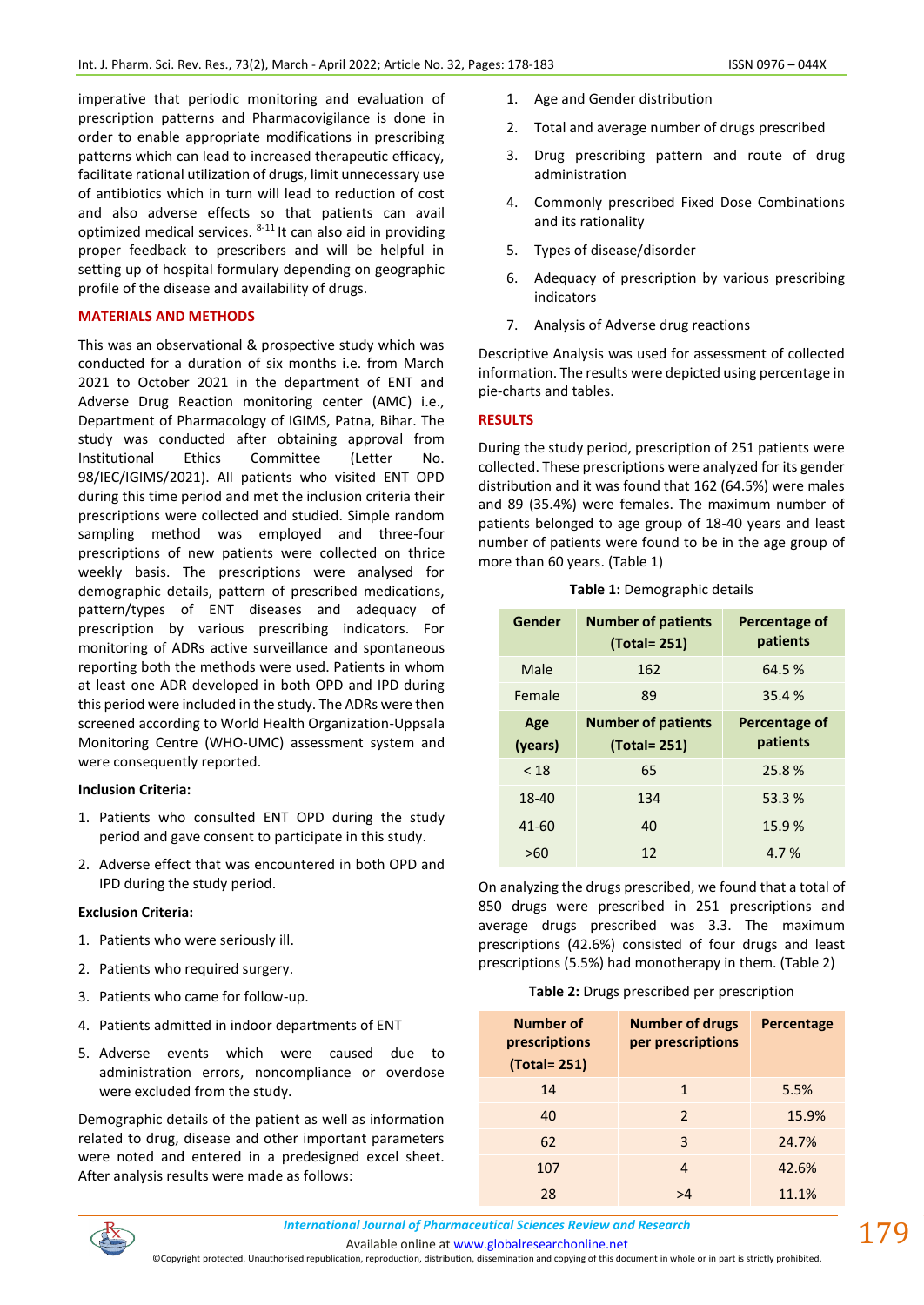From amongst these drugs, the most commonly prescribed group of drugs were antimicrobials (225) followed by antihistaminics (187), antacids (164), Nonsteroidal Antiinflammatory Drugs (NSAIDs)/antipyretics-analgesics (140), miscellaneous (83), nasal decongestant (36), vitamins and mineral supplements (10) and corticosteroids (5). (Figure 1)



**Figure 1:** Prescribing pattern

On analyzing the most common group of drugs (antimicrobials and antihistaminics) we found that Betalactam antibiotics and Fexofenadine were maximally prescribed (Table 3)

**Table 3:** Prescribing Pattern of Antimicrobials and Antihistaminic

| <b>Antimicrobials</b>  | Drug                                | <b>Number</b><br>of drugs | Percentage |
|------------------------|-------------------------------------|---------------------------|------------|
| Beta-Lactams           | Cefpodoxime +<br>Clavulanic Acid    | 121                       | 53.7%      |
|                        | Amoxicillin +<br>Clavulanic Acid    | 62                        | 27.5%      |
| Fluroquinolones        | Levofloxacin                        | 09                        | 4%         |
| <b>Macrolides</b>      | Azithromycin                        | 07                        | 3.1%       |
| Antifungals            | Clotrimazole                        | 20                        | 8.8%       |
|                        | Posuconazole                        | 01                        | 0.4%       |
| Antiprotozoal          | Metronidazole                       | 05                        | 2.2%       |
| <b>Antihistaminics</b> | <b>Drug</b>                         | <b>Number</b><br>of drugs | Percentage |
|                        | Fexofenadine                        | 74                        | 45.12%     |
|                        | Montelukast+<br><b>Fexofenadine</b> | 11                        | 6.7%       |
|                        | Montelukast+<br>Levocetrizine       | 56                        | 34.14%     |
|                        | Levocetrizine                       | 23                        | 14.02%     |

On analyzing the routes of drug administration it was observed that oral route was most commonly preferred (81.53%), followed by topical (18.37%) and inhalational (0.10%).

The prescriptions were then looked into for the commonly prescribed FDC's and we found that by Cefpodoxime proxetil + potassium clavulanate was most commonly prescribed FDC followed by Amoxicillin + Claulinic acid,

Cefuroxime + clavulinic acid, Cefpodoxime + Ofloxacin, Cefixime + Levofloxacin, Aceclofenac + paracetamol, Beclomethasone + Neomycin + Clotrimazole, Esomeprazole + Domperidone, Pantoprazole + Domperidone, Montelukast + fexofenadine and Montelukast + levocetrizine.

On analyzing the types of disease/disorder from among 251 prescriptions, we found that 101 (40.2%) prescriptions were of ear disease, 76 (30.2%) prescriptions were of throat disease, in 63 (25.09%) of them drug therapy was given for disease related to nose and nasal passage and 10 (3.9%) prescriptions were of combined organ diseases. On further evaluating the diseases of ear, nose and throat we observed that otitis media (unilateral), rhinitis and sore throat was most commonly suffered condition among these patients (Figure 2,3 & 4)





**Figure 3:** Types and number of patients with disease of nose



180

Available online a[t www.globalresearchonline.net](http://www.globalresearchonline.net/) ©Copyright protected. Unauthorised republication, reproduction, distribution, dissemination and copying of this document in whole or in part is strictly prohibited.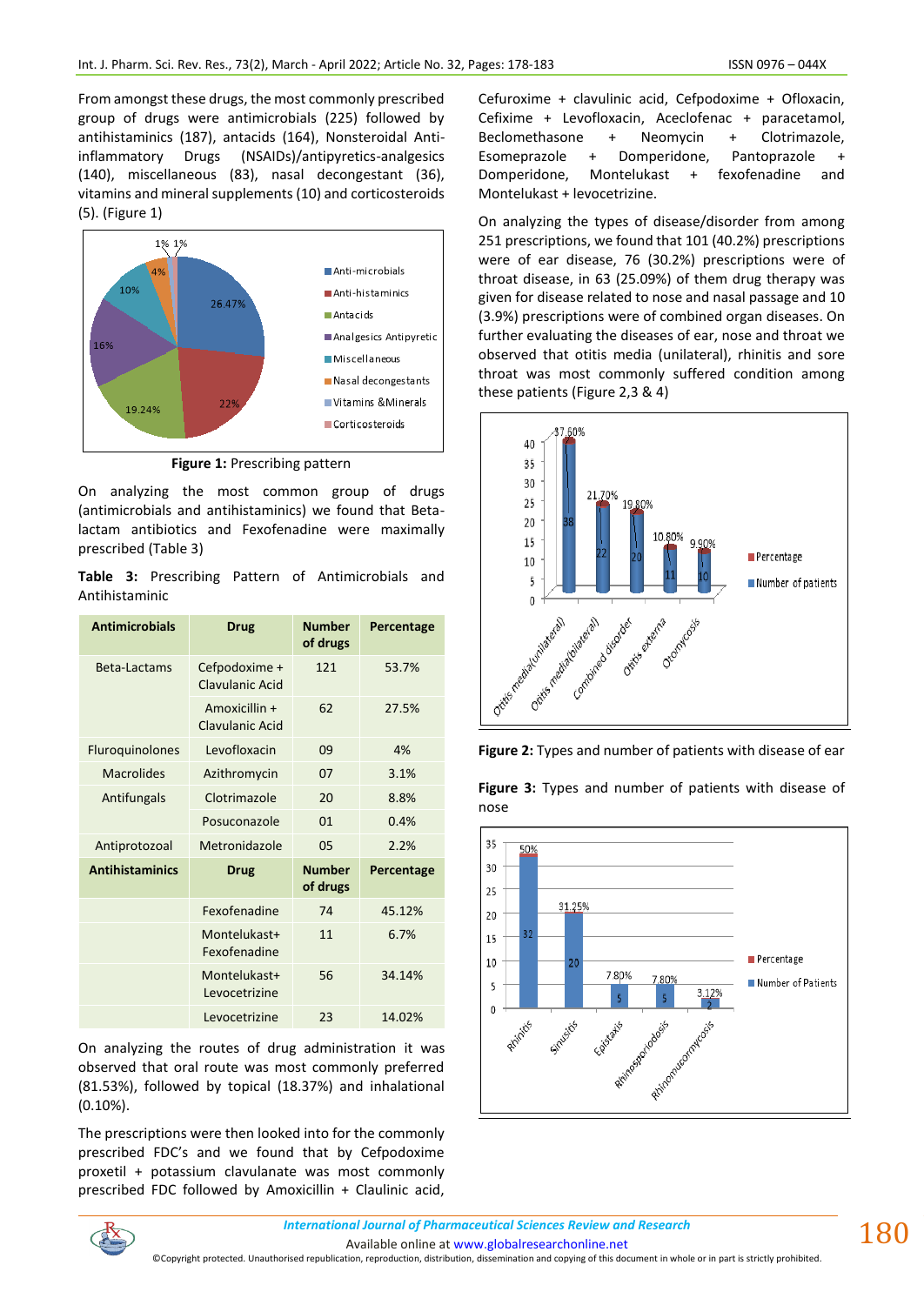

**Figure 4:** Types and number of patients with disease of throat

Further, overall assessment of prescription was done by various prescribing indicators to evaluate its adequacy (Table 4).

**Table 4:** Adequacy of prescription by various prescribing indicators

| <b>Prescription parameter</b>   | <b>Mentioned%</b> |
|---------------------------------|-------------------|
| <b>Presenting complaints</b>    | 160 (63.74%)      |
| Diagnosis/Provisional diagnosis | 200 (79.68%)      |
| Duration of treatment           | 251 (100%)        |
| Dosage frequency                | 251(100%)         |
| Dosage form                     | 251 (100%)        |
| Instructions in local language  | 251(100%)         |
| Generic drugs                   | 68(27%)           |

A total of four adverse drug reactions were reported from ENT department during the study period among which two cases were from 1-18 years' of age group and two cases were from 31-60 years' of age group. Male preponderance was seen as three out of four ADRs belonged to male patients. Adverse drug reactions were reported both from oral and parenteral route with no reactions from topical route. After causality assessment it was seen that all ADRs belonged to Possible category.

On analyzing the types of ADRs, we found that there was a case of diarrhea post consumption of levosalbutamol syrup (1mg/5ml) for cough, two incidences of hypokalemia & aggravated liver enzymes were seen in which first one occurred after intravenous administration of 300 mg of liposomal amphotericin B with 5% dextrose (500ml) for the treatment of post-covid orbital mucormycosis and in the second case 250 mg I.V. infusion of Liposomal Amphotericin B was given for management of post-covid mucormycosis followed by which the patient developed hypokalemia. The last case reported was of hematemesis which occurred in a patient suffering from otalgia with suppurative infection who was prescribed Cefpodoxime 200 mg with clavulanic acid 125 mg orally twice a day.

# **DISCUSSION**

This was an observational prospective study which was conducted at outpatient department of ENT of a tertiary care hospital of Bihar. This study was done to analyze the prescription in different categories. On analyzing the prescriptions on the basis of gender, we found that number of male patients were markedly higher than that of female patients. The probable reason for this could be higher exposure rate of male population to environmental pollutants and pathogens as males belong to higher ambulatory working population and also gross neglect by women of their health and not accessing health care services due to cost incurred. Similar observation was made in a study done by Kishore Kumar Y et al.  $^{12}$  It was also observed that majority of the patients belonged to the age-group of 18-40 years which was also observed in a similar study done by Shruti et al.  $13$  On analyzing the prescribing pattern, we found that antimicrobials were the most commonly prescribed drugs followed by antihistaminics. Among the antimicrobials combination of Cefpodoxime and Clavulinic acid followed by combination of Amoxicillin and Clavulinic acid was maximally prescribed. In a similar study done by Renu et al it was found that among the antimicrobials beta-lactams were most commonly prescribed.  $14$  However, this was in contrast to the study of Phukan et al where combination of amoxicillin with clavulinic acid was most commonly prescribed. <sup>15</sup> On analyzing the total and average number of drugs prescribed, it was seen that a total of 850 drugs were prescribed in 251 prescriptions so on an average 3.3 drugs were prescribed. This finding in our study was in accordance to the observation of M.H.Sumana et al where average number of drugs prescribed was 3.04.<sup>16</sup> In this study, the most common prescribed route of drug administration was oral route followed by topical and inhalational route and no injectable were prescribed probably because all prescriptions were obtained from OPD of ENT. It amounts to good prescribing pattern as increased and indiscriminate use of injectable increases the cost of health care management. This finding is in accordance to observations made by Joshi et al and Daniel et al.  $17,18$  The prescriptions were then analyzed for commonly prescribed FDC's and we found fifteen FDC's most commonly advised. Its rationality was assessed from the approved list by DCGI and we found all the combinations to be rational, which again amounts to good prescribing pattern. <sup>19</sup> On analyzing the types of diseases it was observed that a total of 101 patients suffered from ear ailments and maximum cases were of unilateral otitis media. A total of 64 patients had ailments related to nose with maximum cases of rhinitis. A total of 76 patients had throat ailments with maximum patients suffering from sore throat and pharyngitis. On overall assessment of prescribing indicators, it was found that presenting complaints were mentioned in 160 prescriptions, Provisional diagnosis in 200, but all the prescriptions had duration of treatment, dosage frequency, dosage form and instructions in local language mentioned in them.



©Copyright protected. Unauthorised republication, reproduction, distribution, dissemination and copying of this document in whole or in part is strictly prohibited.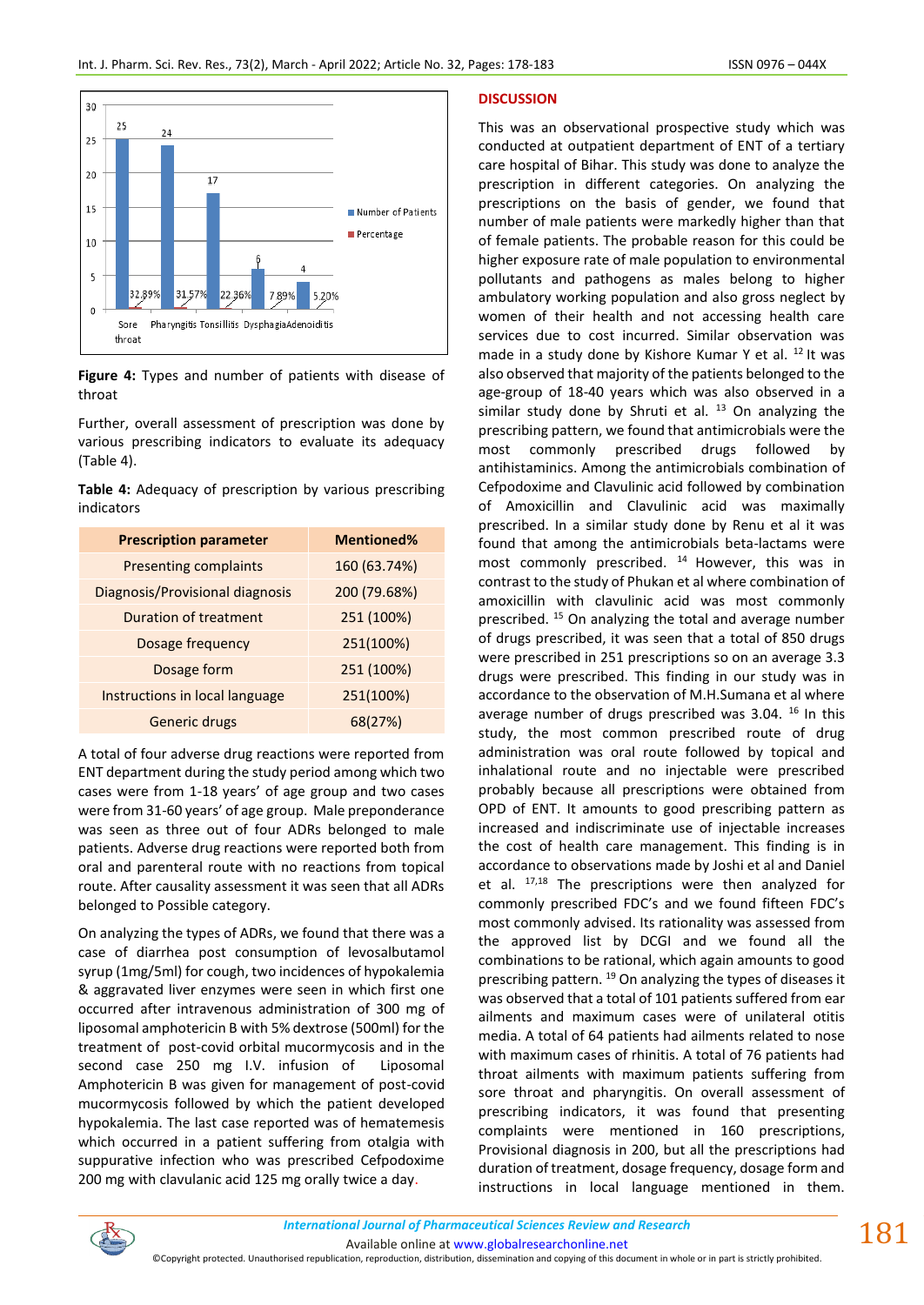Mentioning the instructions in vernacular language is beneficial for patients as it ensures better understanding and improved compliance. Only 27% of drugs were prescribed by their generic names and majority of the drugs were prescribed by their brand names which is similar to observation made by Jyotsna et al. <sup>20</sup>

On analysis of adverse drug reactions reported, it was observed that only a cumulative of four adverse drug reactions were reported from both OPD & IPD of ENT department during the six months of study which highlights the need of increased awareness and significance of ADR reporting among the healthcare professionals. The reason for this under-reporting could be attributed to disruption of routine OPD services and decreased IPD admissions of routine cases due to Covid-19 out-break during our study period. However, during our study admissions related to post-covid mucormycosis was quite high but only two adverse drug reactions were reported from such patients which signifies the need to sensitize the health care workers as well as patients for reporting of adverse drug reactions. Awareness in patients as well as health care workers regarding the detection and reporting of ADRs and proper management and prevention of ADRs is of utmost importance for improving patient care and to reduce the cost.

The limitation of this study is that it was performed for a limited duration so, only 251 prescriptions were analyzed and cost of drugs and relation of prescribing to the socioeconomic status of the patient was not included in our study. In our study patient's characteristics for example socio-cultural parameters and attitudes towards drugs was not included. In addition, prescriber characteristics like specialty, education and factors which influence therapeutic decisions were not included. Follow-up of the patients for the success or failure of treatment was not done. In few prescriptions diagnosis was not mentioned so it was not possible to make a remark about the rationality of the prescription.

# **CONCLUSION**

This study was a sincere attempt to see the prescribing pattern of drugs prescribed in ENT department and its associated ADRs. We found that antimicrobials were the most commonly prescribed drugs and it could be attributed to increased occurrence of infections related to ear, nose and throat. Dose, frequency, total duration of treatment and instructions in vernacular language was mentioned in all the prescriptions which highlights good aspects of prescription writing. The average number of drugs prescribed was 3.3. Since no prescription had more than five drugs; we can say that polypharmacy was avoided. However, generic drug was significantly much lesser compared to use of brand drugs. As generic prescribing is also an essential element of good prescribing pattern, hence it needs to be improved. ADR reporting was very low during the study period so it strongly suggests the need to spread awareness among health-care workers and patients for reporting of adverse drug reactions.

**Acknowledgement:** We are thankful to the healthcare workers (faculty members) of ENT Department of IGIMS, Patna for their support

## **REFERENCES**

- 1. Anandhasayanam A, Kannan S, Sajir M, Zachariah N. Drug Prescription Pattern Observation at a ENT OPD Department in a Tertiary Care Hospital at Malappuram District of Kerala. Int J Pharm Sci Res 2016;7(10):4157- 63.
- 2. Sumalatha R, Nagabushan H, Prasad HM. Drug utilization study in otorhinolaryngology outpatient department in a tertiary care teaching hospital. Int J Basic Clin Pharmacol 2017;6:572-6.
- 3. B Guru Prasad N, Dhananjay K, H Rajasekhar C, D R, Y Raghavendra A, K Vinodraj, V Advaitha M, Anand N. A Study of Prescription Pattern of Antimicrobial Usage in Ear, Nose and Throat Infections of a Rural Teaching Hospital. J Evolution Med Dent Sci 2014;3(60):13407- 14.
- 4. Baron S. Medical Microbiology. 4th ed. Galveston (TX): University of Texas Medical Branch at Galveston; 1996. Available from[: https://www.ncbi.nlm.nih.](https://www.ncbi.nlm.nih/)
- 5. Amrita P, Singh SP. Status of spontaneous reporting of adverse drug reaction by physicians in Delhi. Indian J Pharm Pract 2011;4(2):29-36.
- 6. National Health Accounts Estimates for India [Internet]. Ministry of Health & Family Welfare, Government of India. 2018 [cited 15 March 2022]. Available from: [https://main.mohfw.gov.in/sites/default/files/NHA\\_E](https://main.mohfw.gov.in/sites/default/files/NHA_Estimates_Report_2015-16_0.pdf) [stimates\\_Report\\_2015-16\\_0.pdf](https://main.mohfw.gov.in/sites/default/files/NHA_Estimates_Report_2015-16_0.pdf)
- 7. Introduction to Drug Utilization Research. Geneva [Internet]. World Health Organization. 2003 [cited 14 March 2022]. Available from: http://www.who.int/medicines/are as/quality\_safety/safety\_efficacy/Drug %20utilization%20research
- 8. Till B, Williams L, Oliver SP, Pollans PI. A survey of inpatient antibiotic use in a teaching hospital. S Afr Med J. 1991;80(1):7-10.
- 9. Krishnaswamy K, Kumar BD, Radhaiah G. A drug delivery percept and practices. Eur J Clin Pharmacol. 1985;29(3):363–70.
- 10. Amrita P, Singh SP. Status of spontaneous reporting of adverse drug reaction by physicians in Delhi. Indian J Pharm Pract. 2011;4(2):29-36.
- 11. Jain S, Upadhyaya P, Goyal J, Kumar A, Jain P, Seth V, et al. A systematic review of prescription pattern monitoring studies and their effectiveness in promoting rational use of medicines. Perspect Clin Res. 2015;6(2):86-90.



Available online a[t www.globalresearchonline.net](http://www.globalresearchonline.net/)